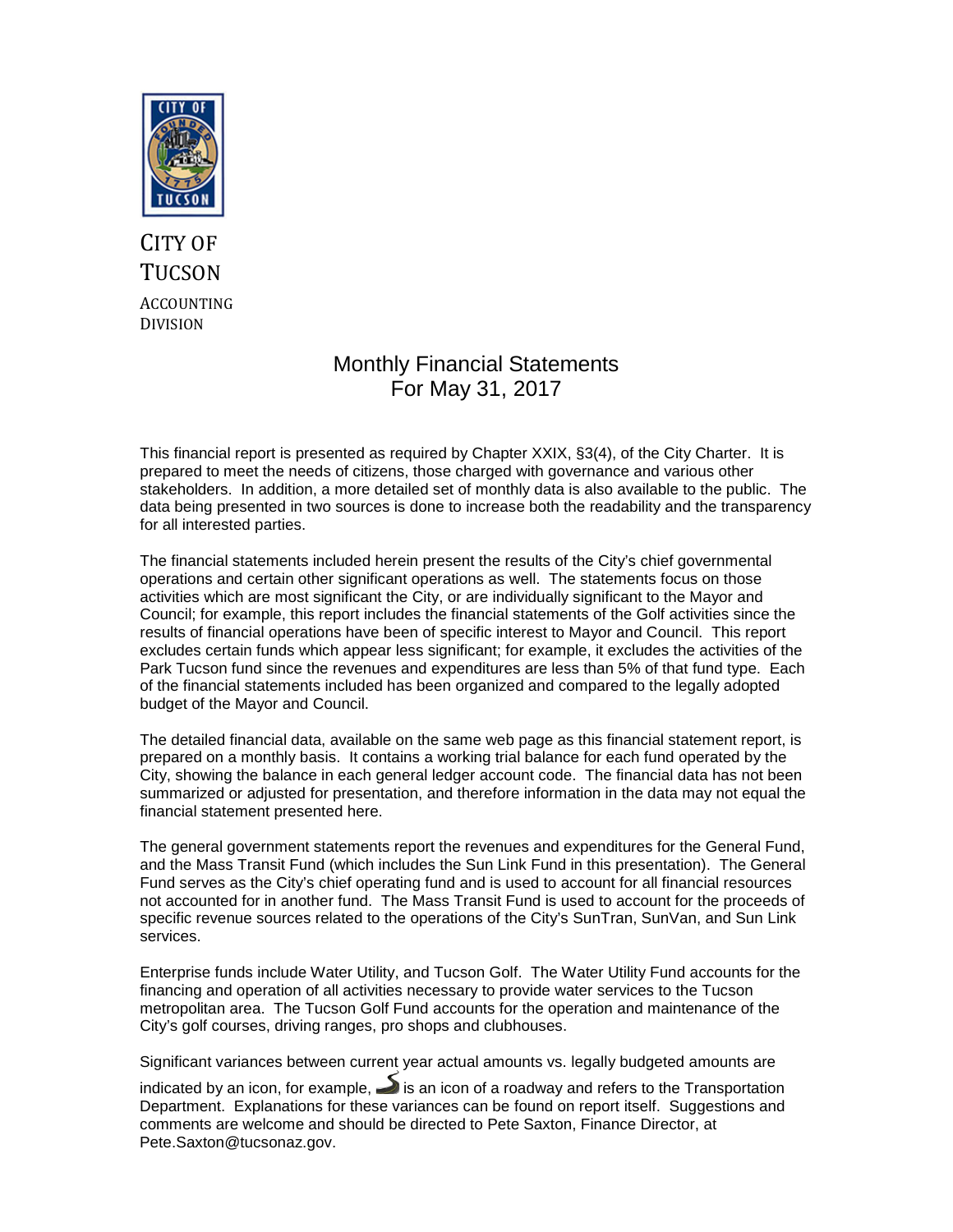# General Fund For the period July 1, 2016 through May 31, 2017

| The overall revenue is exceeding budgeted expectations, due |  |
|-------------------------------------------------------------|--|
| to growth in the local economy and increases in commercial  |  |
| development.                                                |  |

|                                     |        | <b>YTD Actuals</b> | <b>YTD Actuals</b> | % of Prorated (Y- | <b>Expenditures by Dept</b>    | <b>YTD Actuals</b> | <b>YTD Actuals</b> | % of Prorated (Y |
|-------------------------------------|--------|--------------------|--------------------|-------------------|--------------------------------|--------------------|--------------------|------------------|
| <b>Revenues</b>                     |        | (in millions)      | Graphed            | T-D) Budget       | for Operations                 | (in millions)      | Graphed            | T-D) Budget      |
| <b>Primary Property Taxes</b>       |        | \$12.7             |                    | 95.9%             | <b>Mayor and Council</b>       | \$2.1              |                    | 90.0%            |
| <b>Business Privilege Tax</b>       |        | \$181.4            |                    | 102.8%            | <b>City Manager</b>            | \$3.6              |                    | 95.6%            |
| <b>Other Local Taxes</b>            |        | $$45.5$ $\Box$     |                    | 99.1%             | Housing & Community Developmen | \$2.1              |                    | 91.5%            |
| <b>Contributions and Subsidies</b>  |        | \$7.5              |                    | 132.4%            | Finance                        | \$7.1              |                    | 93.2%            |
| State-Shared Income Tax             |        | $$59.6$ $\Box$     |                    | 99.9%             | <b>City Attorney</b>           | \$6.9              |                    | 101.6%           |
| <b>State-Shared Sales Tax</b>       |        | $$44.0$ $\Box$     |                    | 95.7%             | Procurement                    | \$2.9              |                    | 96.5%            |
| State Auto Lieu Tax                 |        | \$20.7             |                    | 99.2%             | City Court                     | \$8.0              |                    | 93.7%            |
| <b>Licenses and Permits</b>         |        | \$29.8             |                    | 111.8%            | City Public Defender           | \$2.4              |                    | 96.9%            |
| <b>Charges for Current Services</b> |        | \$38.1             |                    | 95.8%             | City Clerk                     | \$2.3              |                    | 78.2%            |
| <b>Miscellaneous Revenue</b>        |        | \$18.6             |                    | 101.6%            | <b>Information Technology</b>  | \$16.2             |                    | 88.4%            |
|                                     | Total: | \$457.9            |                    | 101.2%            | <b>Human Resources</b>         | \$2.0              |                    | 92.9%            |

## Overall Evaluation of Revenues: Overall Evaluation of Expenditures:

Several departments' expenditure totals are below the expected budgetary value. However, the sum of all general fund expenditures is within current expectation.

|        | <b>YTD Actuals</b>                                  | <b>YTD Actuals</b> | % of Prorated (Y- | <b>Expenditures by Dept</b>                | <b>YTD Actuals</b> | <b>YTD Actuals</b> | % of Prorated (Y- |  |
|--------|-----------------------------------------------------|--------------------|-------------------|--------------------------------------------|--------------------|--------------------|-------------------|--|
|        | (in millions)                                       | Graphed            | T-D) Budget       | for Operations                             | (in millions)      | Graphed            | T-D) Budget       |  |
|        | \$12.7                                              |                    | 95.9%             | Mayor and Council                          | \$2.1              |                    | 90.0%             |  |
|        | \$181.4                                             |                    | 102.8%            | City Manager                               | \$3.6              |                    | 95.6%             |  |
|        | \$45.5                                              |                    | 99.1%             | Housing & Community Developmen             | \$2.1              |                    | 91.5%             |  |
|        | \$7.5                                               |                    | 132.4%            | Finance                                    | \$7.1              |                    | 93.2%             |  |
|        | \$59.6                                              |                    | 99.9%             | <b>City Attorney</b>                       | \$6.9              |                    | 101.6%            |  |
|        | \$44.0                                              |                    | 95.7%             | Procurement                                | \$2.9              |                    | 96.5%             |  |
|        | \$20.7                                              |                    | 99.2%             | City Court                                 | \$8.0              |                    | 93.7%             |  |
|        | \$29.8                                              |                    | 111.8%            | City Public Defender                       | \$2.4              |                    | 96.9%             |  |
|        | $$38.1$ $\Box$                                      |                    | 95.8%             | City Clerk                                 | \$2.3              |                    | 78.2%             |  |
|        | \$18.6                                              |                    | 101.6%            | <b>Information Technology</b>              | \$16.2             |                    | 88.4%             |  |
| Total: | \$457.9                                             |                    | 101.2%            | <b>Human Resources</b>                     | \$2.0              |                    | 92.9%             |  |
|        |                                                     |                    |                   | <b>Planning &amp; Development Serivces</b> | \$5.6              |                    | 104.1%            |  |
|        |                                                     |                    |                   | <b>General Government</b>                  | \$21.5             |                    | 79.1%             |  |
|        |                                                     |                    |                   | <b>Police Department</b>                   | \$133.0            |                    | 99.0%             |  |
|        |                                                     |                    |                   | <b>Fire Department</b>                     | \$82.4             |                    | 98.7%             |  |
|        |                                                     |                    |                   | <b>General Services Department</b>         | \$24.3             |                    | 91.2%             |  |
|        |                                                     |                    |                   | <b>Environmental Services</b>              | \$1.7              |                    | 89.8%             |  |
|        |                                                     |                    |                   | <b>Transportation Department</b>           | \$0.7              |                    | 38.2%             |  |
|        |                                                     |                    |                   | Parks & Recreation                         | \$22.0             |                    | 89.1%             |  |
|        |                                                     |                    |                   | <b>Net Transfers</b>                       | \$46.3             |                    | 98.2%             |  |
|        |                                                     |                    |                   | <b>Total Operations:</b>                   | \$393.0            |                    | 94.6%             |  |
|        |                                                     |                    |                   |                                            |                    |                    |                   |  |
|        |                                                     |                    |                   | <b>Expenditures</b>                        |                    |                    |                   |  |
|        |                                                     |                    |                   | for Capital & Debt                         |                    |                    |                   |  |
|        | y significant variances are discussed on next page. |                    |                   | Debt                                       | \$5.1              |                    | 22.5%             |  |
|        |                                                     |                    |                   | Capital                                    | \$2.4              |                    | 26.5%             |  |

**Total Capital & Debt: \$7.5 23.6%**

Explanations for individually significant variances are discussed on next page.

"YTD Actuals" are made up of amounts recorded as of the end of the month; any future changes will be reflected in future YTD amounts.

"% of Prorated Budget" is based on a straight line formula for budget expectations (months elapsed / 12 months in the year) applied to total budget and compared to YTD Actuals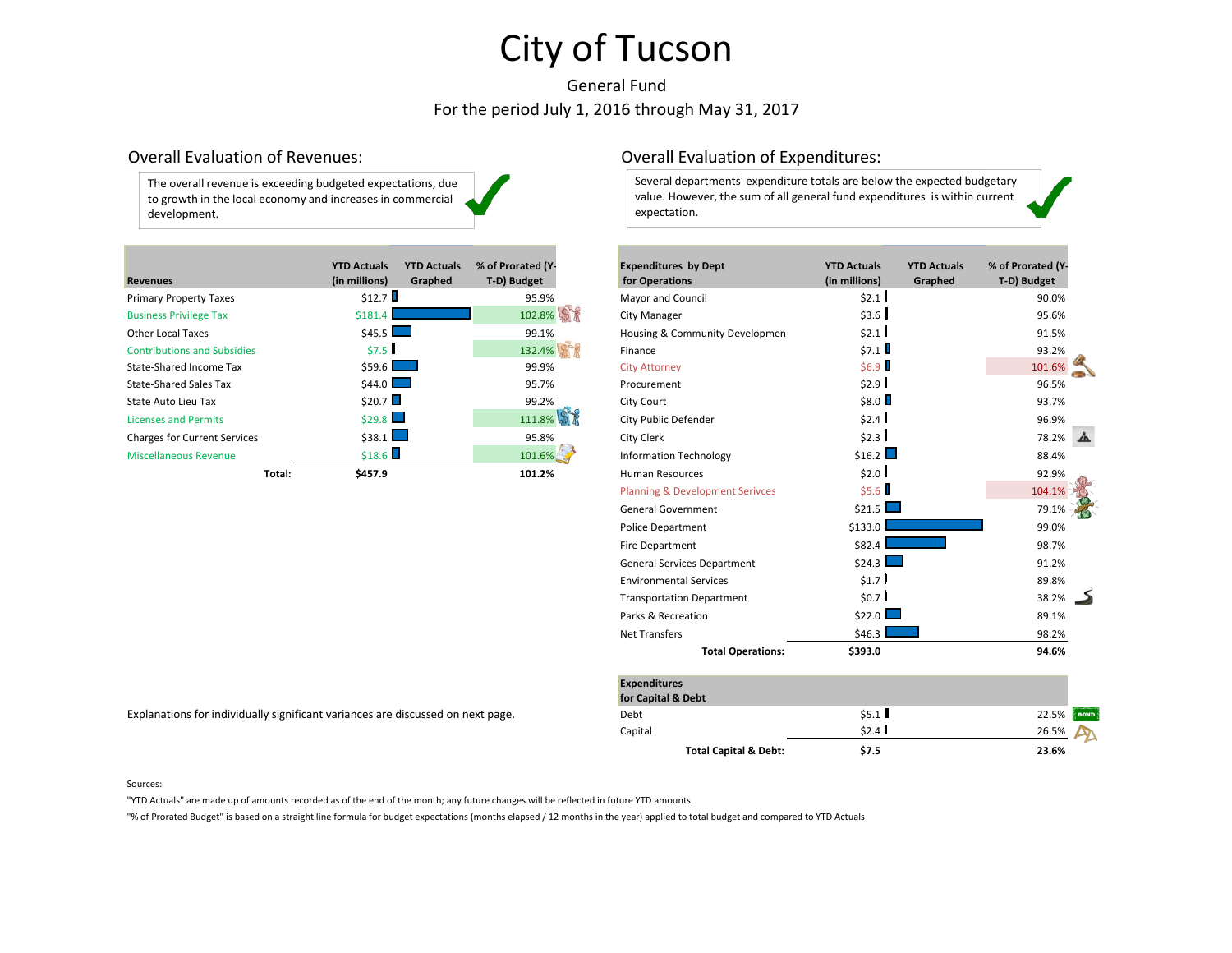## General Fund For the period July 1, 2016 through May 31, 2017



Business Privelege Taxes are approximately \$5 million over their projected revenues due to increased collection efforts and a growing local economy. Overall Business Privilege Taxes are expected to exceed expectations at the end of fiscal year 2017.



Contributions, Ageements and Subsidies exceed budget by \$1.8 million mainly due to a contribution to offset debt service costs related to the Zoo's African Expansion.



Micellaneous Revenue is higher than expected due to a recovery of \$8 million in March related to environmental clean up. May revenues are in line with budget.

### Explanation of Revenue Variances Explanation of Expenditure Variances



City Attorney is approximately \$0.1 million over budgeted expenditures for May due to unexpected legal costs associated with defending the City of Tucson's position in legal matters with the State of Arizona. City Attorney expects to exceed their budget at the end of the year. These increased legal fees were taken into consideration for fiscal year 2018 budgeting.



The City Clerk spent \$0.5 million less than expected due to amounts budgeted for election support and Election Campaign Matching Funds. The city has not matched any candidate funds this fiscal year, so no funds have been spent from the Election Campaign Matching Funds account.



General Government has spent \$5.7 million less than budget due to lower than expected business incentive payments, delay in budgeted improvements to buildings at Reid Park, timing of expenses for real estate acquisitions related to Access Tucson, and a delay in the Permits Plus Software upgrade project. A \$2.2 million purchase of fire-trucks budgeted for 2017 has been delayed until fiscal year 2018.



Planning & Development is approximately \$0.2 million over budget due to increased permit and consulting costs charged by Pima County that were not budgeted.



Transportation spent \$1.1 million less than budgeted due to 47 unfilled Full Time Employee positions. There is also a timing delay in project expenditures relating to Capital Program Support and Roadside & Street Maintenance Contracts.



Debt payments were less than expected because the payment of principal and interest is due at June 30 and will be paid then.



Capital expenditures were less than expected due to timing of payments and temporary delays in projected spending. These expenditures are expected to reach budget by the end of the fiscal year.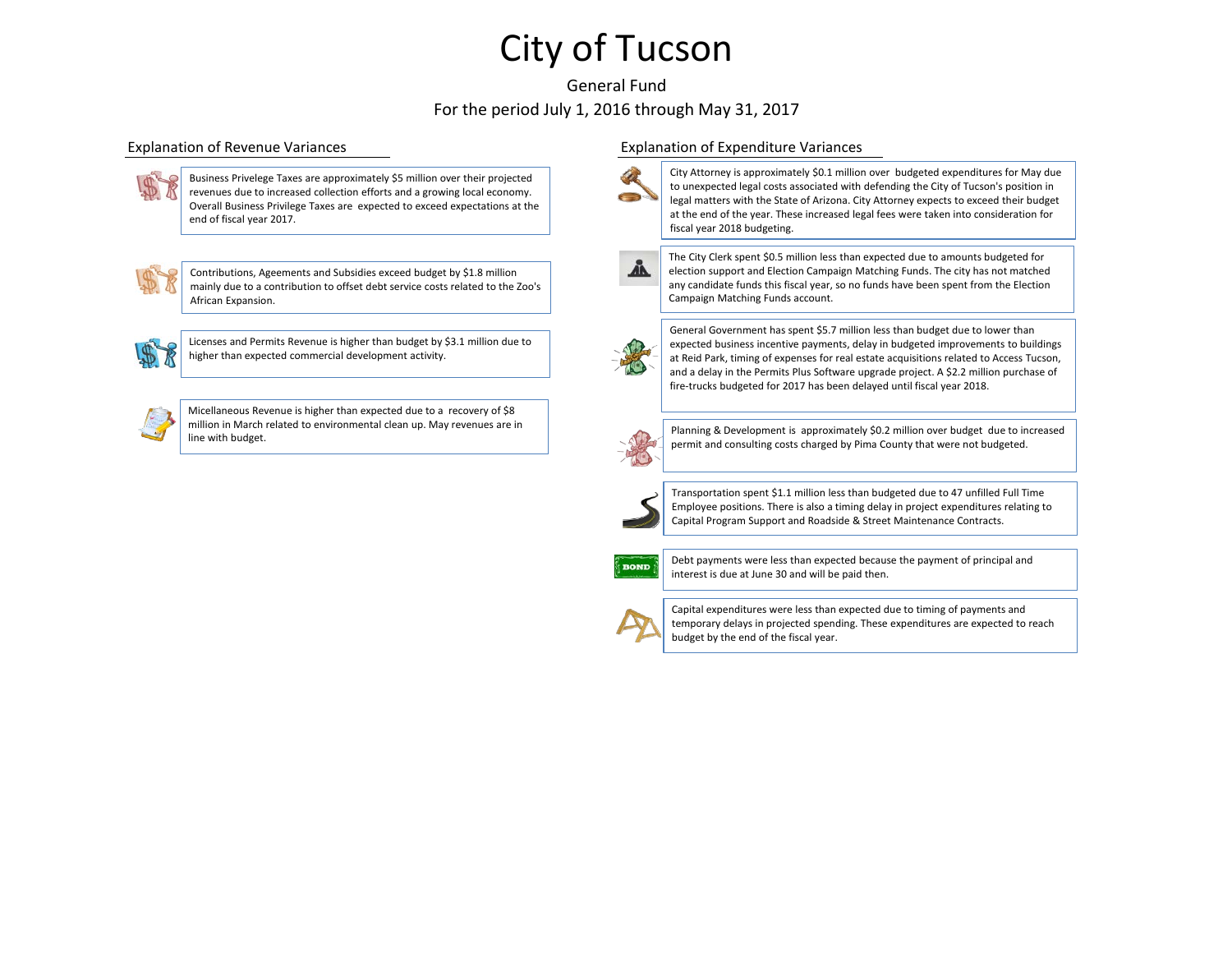Mass Transit including Sun Tran, Sun Van and Sun Link For the period July 1, 2016 through May 31, 2017

an and Sun Van

While individual line items are either above or below the expected budgetary value, the sum of all Sun Link & Sun Van revenue is less than the current expectation.



## Overall Evaluation of Revenues: Overall Evaluation of Expenditures:

While individual line items are either above or below the expected budgetary value, the sum of all expenditures meets the current expectation.

|                    |                    |                                | <b>Sun Tran</b>                        |
|--------------------|--------------------|--------------------------------|----------------------------------------|
| <b>YTD Actuals</b> | <b>YTD Actuals</b> | % of Prorated                  |                                        |
| (in millions)      | Graphed            | (Y-T-D) Budget                 | Operating                              |
| \$0.5              |                    | 131.9%                         | <b>City Perso</b>                      |
| 1.3                |                    | 7.9%                           | Contracto                              |
|                    |                    | 85.4%                          | Outside S                              |
|                    |                    | 95.6%                          | <b>Supplies</b>                        |
| 40.9               |                    | 100.0%                         |                                        |
| 0.6 <sub>1</sub>   |                    | 172.6%                         |                                        |
| 0.5                |                    |                                |                                        |
| \$65.6             |                    | 78.7%                          | Sun Van                                |
|                    |                    | $10.9$ $\Box$<br>$10.9$ $\Box$ | Data for Sun Tran and Sun Van<br>84.2% |

### Revenue Performance



Grant Revenue is below budget due to projects budgeted but not yet in progress. Specifically, \$2.4 million for 28 new Sun Vans to be purchased at the end of fiscal year 2017 and delivered in fiscal year 2018. \$4 million for a Compressed Natural Gas fueling station has been delayed to fiscal year 2019 and \$4 million in storm water projects will be ready for bid in fiscal year 2018.



Operating Revenue - Other Agencies billings are one month behind, but are expected to be caught up before the end of fiscal year 2017.





Expenditure Performance

Contractor Personnel actual costs are commingled with Sun Tran and Transit Services. When compared in total, the actual costs are within budgeted expectations.



Capital Outlay is below budget by \$13.1 million due to grant related projects not yet in progress. These expenditures are the same items described in Grant Revenues including new Sun Vans, a CNG fueling station, and storm water projects.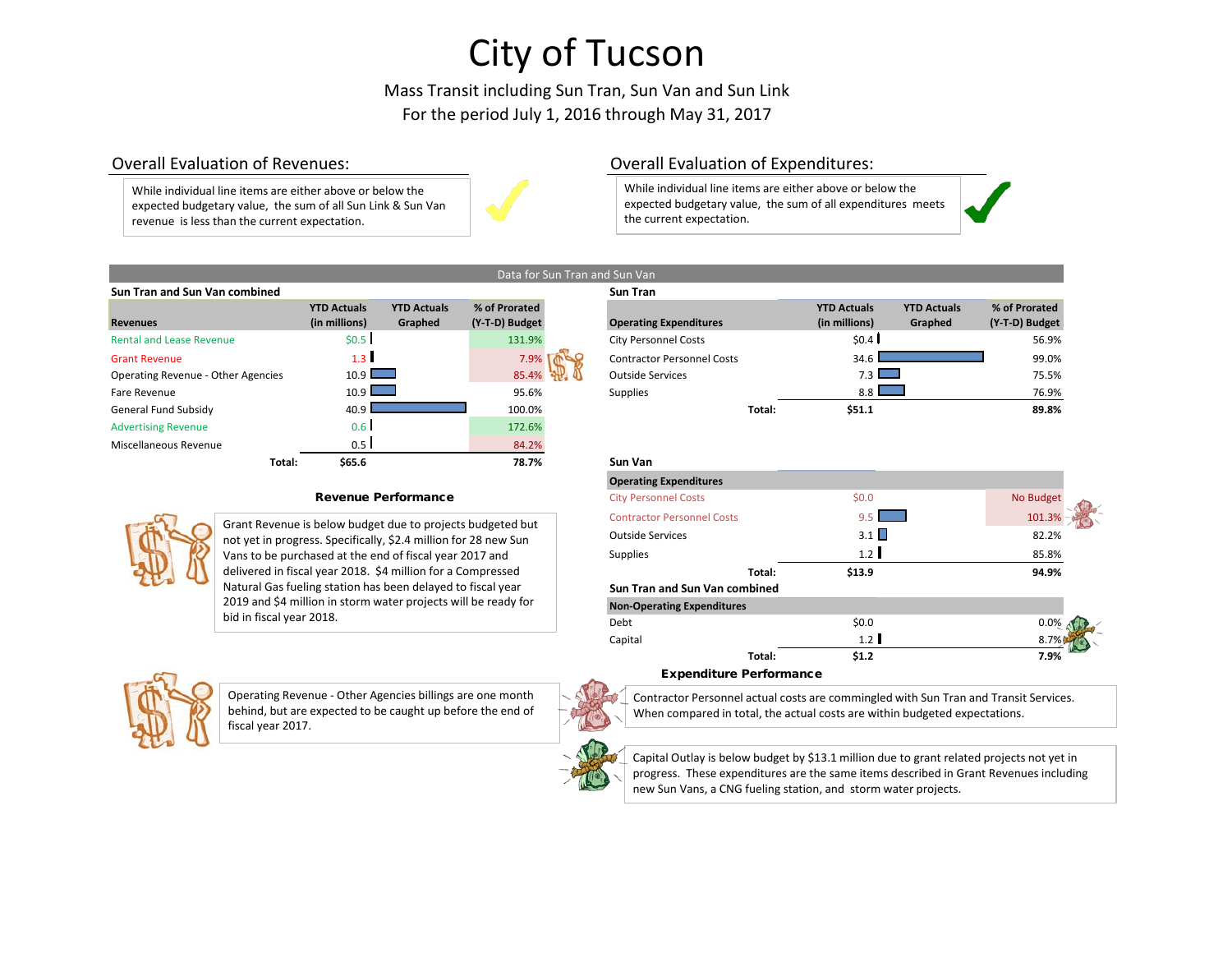# Mass Transit including Sun Tran, Sun Van and Sun Link For the period July 1, 2016 through May 31, 2017

While individual line items are either above or below the expected budgetary value, the sum of all Sun Link revenue meets the current expectation.

## Overall Evaluation of Revenues: Overall Evaluation of Expenditures:

While individual line items are either above or below the expected budgetary value, the sum of all Sun Link expenditures meets the current expectation.

## Data for Sun Link

### **Sun Link Sun Link**

| <b>Revenues</b>                           | <b>YTD Actuals</b><br>(in millions) | <b>YTD Actuals</b><br>Graphed | % of Prorated<br>(Y-T-D) Budget |
|-------------------------------------------|-------------------------------------|-------------------------------|---------------------------------|
| <b>Grant Revenue</b>                      | \$0.0                               |                               | <b>No Budget</b>                |
| <b>Operating Revenue - Other Agencies</b> | 2.0                                 |                               | 181.8%                          |
| <b>Fare Revenue</b>                       | 0.5                                 |                               | 61.9%                           |
| <b>General Fund Subsidy</b>               | \$2.9                               |                               | 100.0%                          |
| <b>Advertising Revenue</b>                | 0.1                                 |                               | 46.6%                           |
| Miscellaneous Revenue                     | 0.0 <sub>1</sub>                    |                               | No Budget                       |
| Total:                                    | \$5.5                               |                               | 110.6%                          |

| <b>Revenues</b>                           | <b>YTD Actuals</b><br>(in millions) | <b>YTD Actuals</b><br>Graphed | % of Prorated<br>(Y-T-D) Budget | <b>Operating Expenditures</b>     |        | <b>YTD Actuals</b><br>(in millions) | <b>YTD Actuals</b><br>Graphed | % of Prorated<br>(Y-T-D) Budget |
|-------------------------------------------|-------------------------------------|-------------------------------|---------------------------------|-----------------------------------|--------|-------------------------------------|-------------------------------|---------------------------------|
| <b>Grant Revenue</b>                      | \$0.0                               |                               | No Budget                       | <b>City Personnel Costs</b>       |        | \$0.0                               |                               | No Budget                       |
| <b>Operating Revenue - Other Agencies</b> |                                     |                               | 181.8%                          | <b>Contractor Personnel Costs</b> |        |                                     |                               | 73.7%                           |
| <b>Fare Revenue</b>                       | 0.5 I                               |                               | 61.9%                           | <b>Outside Services</b>           |        |                                     |                               | 96.8%                           |
| <b>General Fund Subsidy</b>               |                                     |                               | 100.0%                          | <b>Supplies</b>                   |        | $0.2 \Box$                          |                               | 68.7%                           |
| <b>Advertising Revenue</b>                | 0.1                                 |                               | 46.6%                           |                                   | Total: | \$3.0                               |                               | 82.8%                           |

### **Total: \$5.5 110.6% Sun Link**

| <b>Non-Operating Expenditures</b> |        |       |       |
|-----------------------------------|--------|-------|-------|
| Debt                              |        | \$0.4 | 27.0% |
| Capital                           |        | 0.1   | 15.1% |
|                                   | Total: | \$0.4 | 1.0%  |

### Revenue Performance

Fare Revenue for Sun Link has seen a decline in actual student passes compared to budget.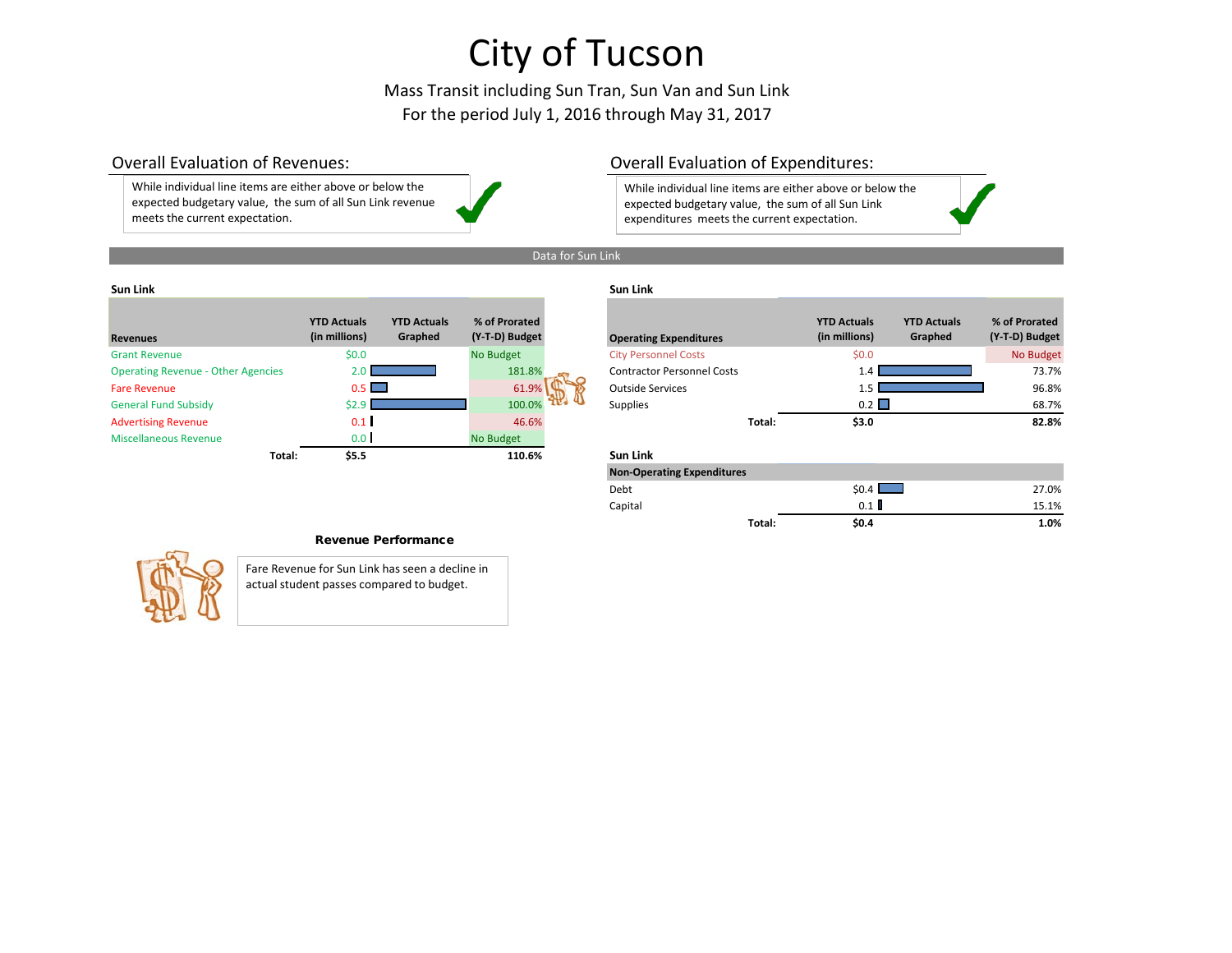# Water Utility Fund For the period July 1, 2016 through May 31, 2017

All revenue line items meet or exceed the current expectation. In total, expenditures are within the current expectation.



| <b>Revenues</b>                | <b>YTD Actuals</b><br>(in millions) | <b>YTD Actuals</b><br>Graphed | % of Prorated (Y-<br>T-D) Budget | <b>Operating Expenditures</b> |        | <b>YTD Actuals</b><br>(in millions) | <b>YTD Actuals</b><br>Graphed | % of Prorated (Y<br>T-D) Budget |
|--------------------------------|-------------------------------------|-------------------------------|----------------------------------|-------------------------------|--------|-------------------------------------|-------------------------------|---------------------------------|
| <b>Metered Water Sales</b>     | \$131                               |                               | 106.2%                           | Salaries, Wages, Benefits     |        | \$33                                |                               | 103.1%                          |
| Other Fees Charged for Service | 457                                 |                               | 103.9%                           | <b>Contractual Services</b>   |        | 63.9                                |                               | 92.0%                           |
| <b>Capital Contributions</b>   | 7.7 II                              |                               | 300.3%                           | Commodities                   |        | $8.0$ $\Box$                        |                               | 83.0%                           |
| Investment Income              | 0.6 <sub>1</sub>                    |                               | 207.6%                           | <b>Interest Expense</b>       |        | 16.2                                |                               | 31.3%                           |
| <b>Grants</b>                  | 0.0                                 |                               | 0.0%                             | <b>Miscellaneous Expense</b>  |        | $3.5 \text{ }$                      |                               | No Budget                       |
| <b>Miscellaneous Revenue</b>   | 12.2                                |                               | 137.9%                           | <b>Net Transfers</b>          |        | 1.8 <sup>1</sup>                    |                               | -1<br>No Budget                 |
| Total:                         | \$197.7                             |                               | 109.6%                           |                               | Total: | \$127.2                             |                               | 77.6%                           |

# Overall Evaluation of Revenues: Overall Evaluation of Expenditures:



| <b>YTD Actuals</b><br>(in millions) | <b>YTD Actuals</b><br>Graphed | % of Prorated (Y-<br>T-D) Budget | <b>Operating Expenditures</b> |        | <b>YTD Actuals</b><br>(in millions) | <b>YTD Actuals</b><br>Graphed | % of Prorated (Y-<br>T-D) Budget |        |
|-------------------------------------|-------------------------------|----------------------------------|-------------------------------|--------|-------------------------------------|-------------------------------|----------------------------------|--------|
|                                     | \$131.4                       | 106.2%                           | Salaries, Wages, Benefits     |        | \$33.8                              |                               |                                  | 103.1% |
|                                     | 45.7                          | 103.9%                           | <b>Contractual Services</b>   |        | 63.9                                |                               |                                  | 92.0%  |
|                                     | 7.7 U                         | 300.3%                           | <b>Commodities</b>            |        | $8.0$ $\Box$                        |                               | 83.0%                            |        |
|                                     | 0.6 <sub>1</sub>              | 207.6%                           | Interest Expense              |        | 16.2                                |                               | 31.3%                            |        |
|                                     | 0.0                           | 0.0%                             | <b>Miscellaneous Expense</b>  |        | $3.5 \square$                       |                               | <b>No Budget</b>                 |        |
|                                     | 12.2                          | 137.9%                           | <b>Net Transfers</b>          |        | 1.8 <sub>1</sub>                    |                               | <b>No Budget</b>                 |        |
| Total:                              | \$197.7                       | 109.6%                           |                               | Total: | \$127.2                             |                               | 77.6%                            |        |

## Depreciation does not require the use of funds, so it is not budgeted.

| <b>Depreciation Expense</b> | <b>YTD Actuals</b><br>(in millions) | <b>YTD Actuals</b><br>Graphed |
|-----------------------------|-------------------------------------|-------------------------------|
| Depreciation/Amortization   | 32.6                                |                               |



## Revenue Performance **Expense Performance** Expense Performance

At the beginning of fiscal year 2017, water rates were increased on metered and reclaimed sales.





Miscellaneous revenue is higher than budget due to \$9 million lawsuit recovery.



Salaries, Wages, Benefits actual expenditures are higher by 5.5% as compared to budget due to overtime, salaries for non-permanent employees and retirement medical and sick leave payouts.



Contractual Service expenses are less than budget by \$5.6 million of which the majority of the reductions are coming from \$2.4 million in property taxes which will ocurr in June, \$2.1 million in professional services and \$808 thousand in the low income water assistance program.



Miscellaneous Expense consists of \$3.1 million in construction in progress reclassifications which occurred in fiscal year 2017.

Net Transfers of \$1.8 million have been paid towards the In Lieu Tax.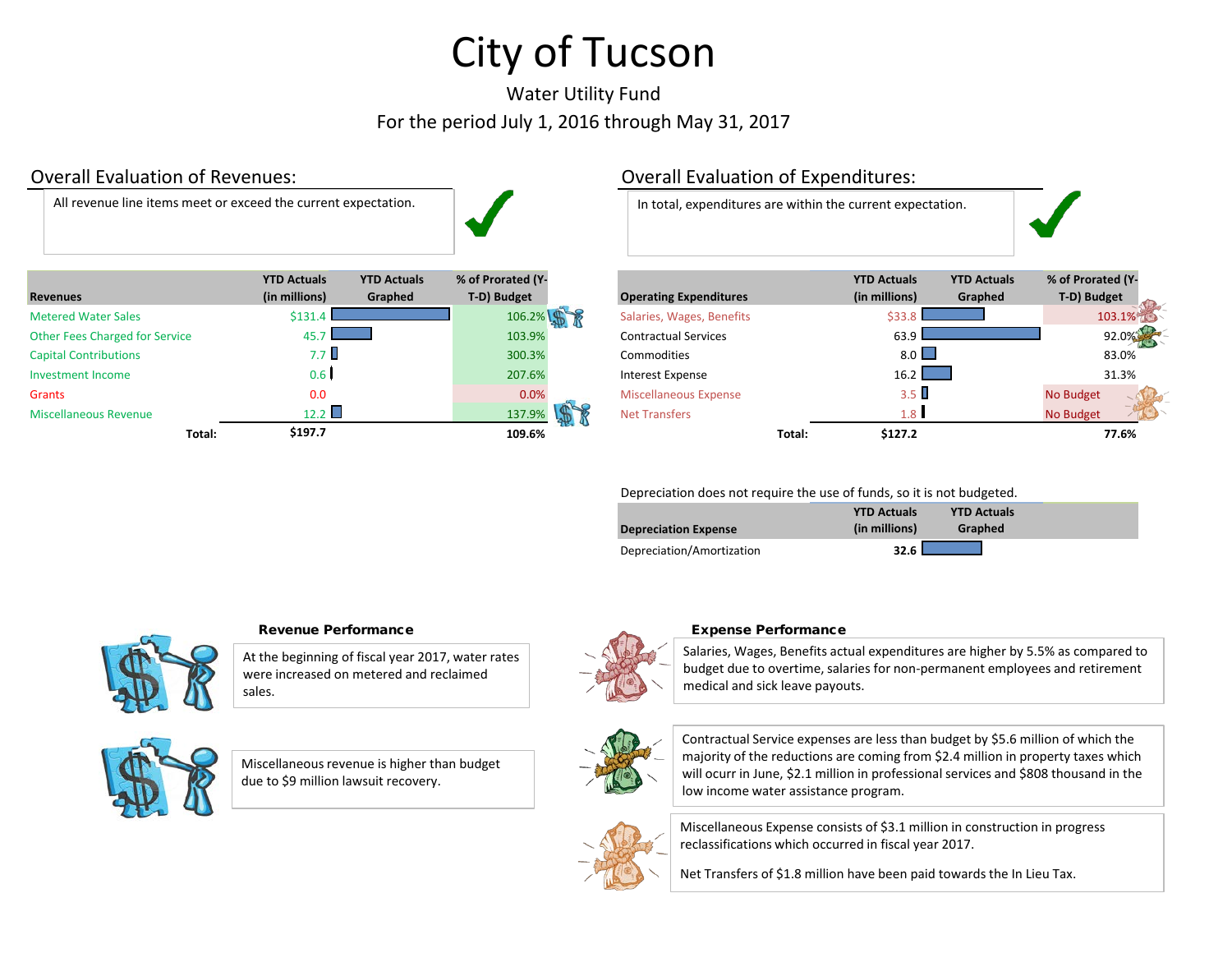### **CITY OF TUCSON, ARIZONA STATEMENT OF NET POSITION TUCSON GOLF ENTERPRISE FUND May 31, 2017**

| <b>ASSETS</b><br>Current assets:            |                  |
|---------------------------------------------|------------------|
| Cash and Cash Equivalents                   | \$<br>979,743    |
| Accounts Receivable, Net                    | 417,803          |
| Inventories                                 | 223,132          |
| <b>Total current assets</b>                 | 1,620,678        |
| Noncurrent assets:                          |                  |
| <b>Other Assets - Restricted</b>            | 89,881           |
| Land and Construction in Progress           | 2,701,865        |
| Other Capital Assets, Net                   | 11,441,410       |
| Total noncurrent assets                     | 14,233,156       |
| <b>Total assets</b>                         | 15,853,834       |
| <b>LIABILITIES</b>                          |                  |
| <b>Current liabilities:</b>                 |                  |
| <b>Accounts Payable</b>                     | 67,761           |
| <b>Accrued Payroll Liabilities</b>          | 49,193           |
| Interfund Payable                           | 942,983          |
| Due to Other Agencies                       | 50,432           |
| <b>Accrued Interest Payable</b>             | 3,691            |
| <b>Refundable Deposits</b>                  | 6,658            |
| <b>Current Portion of Contracts Payable</b> | 84,026           |
| <b>Advances From Customers</b>              | 80,640           |
| <b>Total current liabilities</b>            | 1,285,384        |
| Noncurrent liabilities:                     |                  |
| <b>Contracts Payable</b>                    | 112,494          |
| Loans and Notes Payable                     | 1,626,413        |
| <b>Total noncurrent liabilities</b>         | 1,738,907        |
| <b>Total liabilities</b>                    | 3,024,291        |
| <b>NET POSITION</b>                         |                  |
| Net Investment in capital assets            | 13,946,755       |
| Unrestricted Amounts (deficit)              | (1, 117, 212)    |
| <b>Total net position</b>                   | \$<br>12,829,543 |